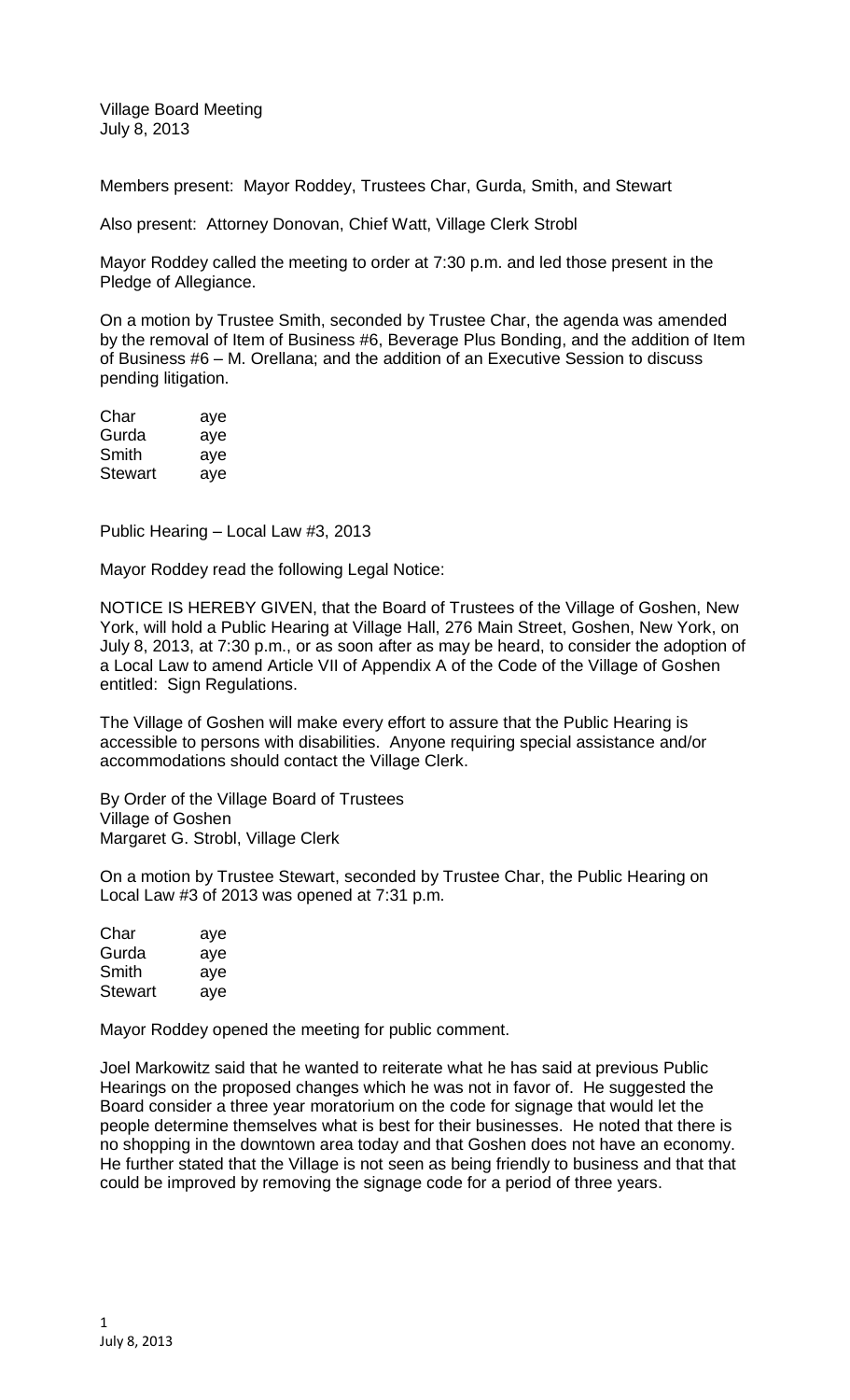On a motion by Trustee Stewart, seconded by Trustee Gurda, the Public Hearing on Local Law #3 of 2013 was closed at 7:35 p.m.

| Char    | aye |
|---------|-----|
| Gurda   | aye |
| Smith   | aye |
| Stewart | aye |

Trustee Smith noted his agreement with much of what Mr. Markowitz said but stated that the law is pretty liberal and will allow most kinds of signs.

Mayor Roddey spoke of the signage committee, which formulated suggestions that led to the code amendments, and expressed his pride in the Local Law.

## **Minutes**

On a motion by Trustee Smith, seconded by Trustee Gurda, the Minutes of the June 24, 2013 Village Board Meeting were accepted as submitted.

| Char           | aye |
|----------------|-----|
| Gurda          | aye |
| Smith          | aye |
| <b>Stewart</b> | aye |

On a motion by Trustee Stewart, seconded by Trustee Char, the Minutes of the July 1, 2013 Village Board Work Session were accepted as submitted.

| Char    | aye |
|---------|-----|
| Gurda   | aye |
| Smith   | aye |
| Stewart | aye |

## Communications

Mayor Roddey read a letter from Chris Ashman which commended the Police Department for actions taken during security checks at his home.

Mayor Roddey read a letter from Jonathan Search which thanked the Mayor for choosing him as the recipient of the 2013 Village of Goshen scholarship.

## Items of Business

On a motion by Trustee Char, seconded by Trustee Smith, the Village Board of the Village of Goshen, as lead agency, hereby issues a negative declaration pursuant to the applicable provisions of the State Environmental Quality Review Act, set forth at 6NYCRR Part 617 *et seq.,* in the action: adoption of Local Law #3 of 2013.

| Char    | aye |
|---------|-----|
| Gurda   | aye |
| Smith   | aye |
| Stewart | ave |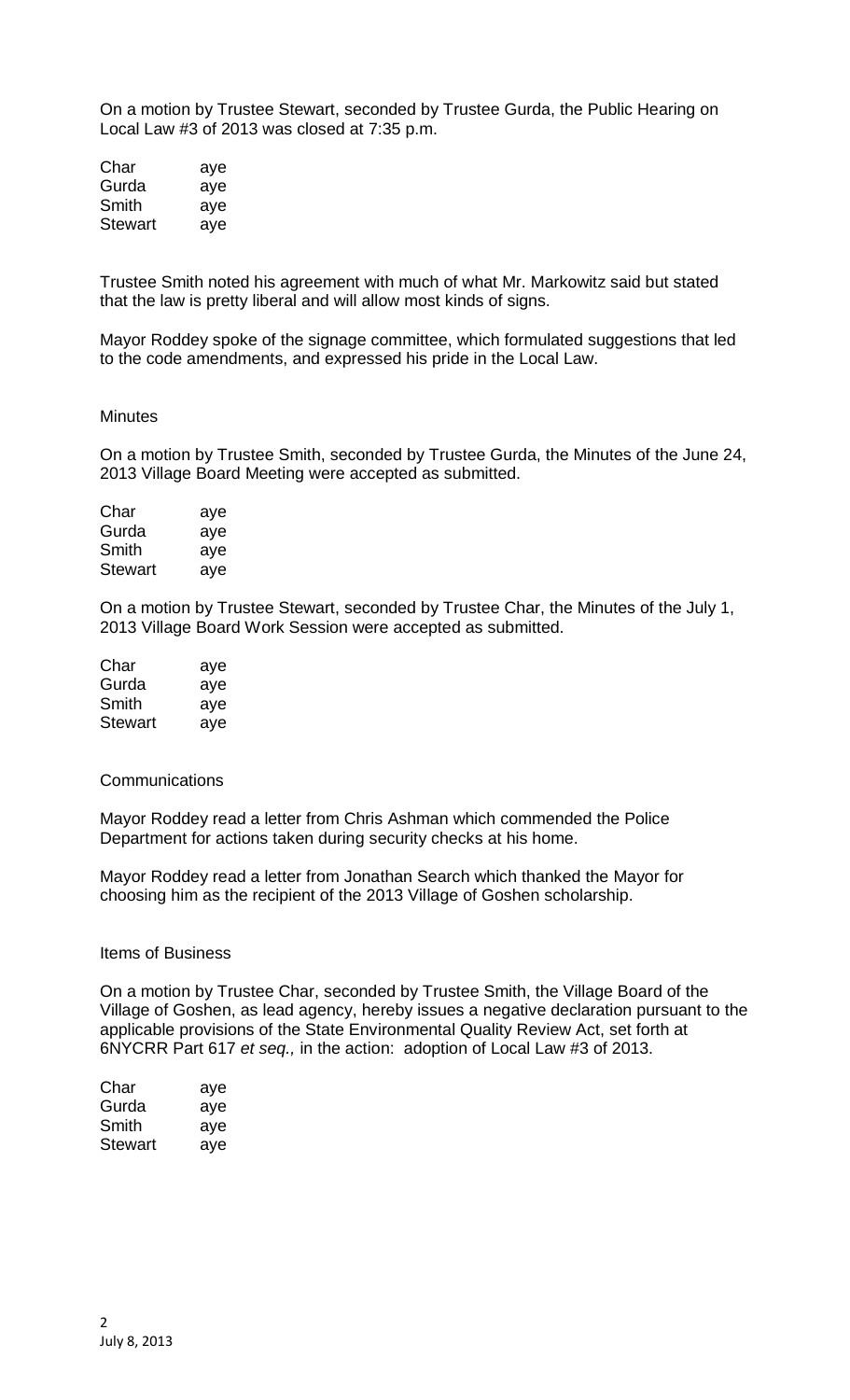On a motion by Trustee Char, seconded by Trustee Stewart, the Board of Trustees of the Village of Goshen hereby adopts Local Law #3 of 2013, a Local Law to amend Appendix A (Zoning) of the Code of the Village of Goshen at Article VII (Sign Regulations) and Article XV (Architectural Design District).

| Char           | aye |
|----------------|-----|
| Gurda          | aye |
| Smith          | aye |
| <b>Stewart</b> | aye |

On a motion by Trustee Stewart, seconded by Trustee Char, bills as examined by members of the Board were approved in accordance with Abstract 2013/2014 number 2, check numbers 5650 through 5722, for a total of \$140,623.36.

| Char           | aye |
|----------------|-----|
| Gurda          | aye |
| Smith          | aye |
| <b>Stewart</b> | aye |

On a motion by Trustee Gurda, seconded by Trustee Smith, the Village Board hereby resolves to hold a Public Hearing on July 22, 2013, at 7:30 p.m., or as soon after as may be heard, for the consideration of adoption of a Local Law to amend Chapter 10 of the Code of the Village of Goshen by the addition of Article V: Property Maintenance.

| Char    | aye |
|---------|-----|
| Gurda   | aye |
| Smith   | aye |
| Stewart | aye |

Scotchtown Office Park – Zoning Change Petition

Peter Botti, Esq. presented the Board with the Full Environmental Assessment Form in the action: Development Plan for Scotchtown Avenue Office Park, and requested the Board's action in furthering the petition to amend the zoning ordinance.

On a motion by Trustee Char, seconded by Trustee Smith, the Village Board declared its intent to be Lead Agency in the matter.

| Char    | aye |
|---------|-----|
| Gurda   | aye |
| Smith   | aye |
| Stewart | aye |

On a motion by Trustee Stewart, seconded by Trustee Smith, the Board voted to refer the petition to the Village of Goshen Planning Board for comment, and to the Orange County Department of Planning as required.

| Char    | aye |
|---------|-----|
| Gurda   | aye |
| Smith   | aye |
| Stewart | aye |